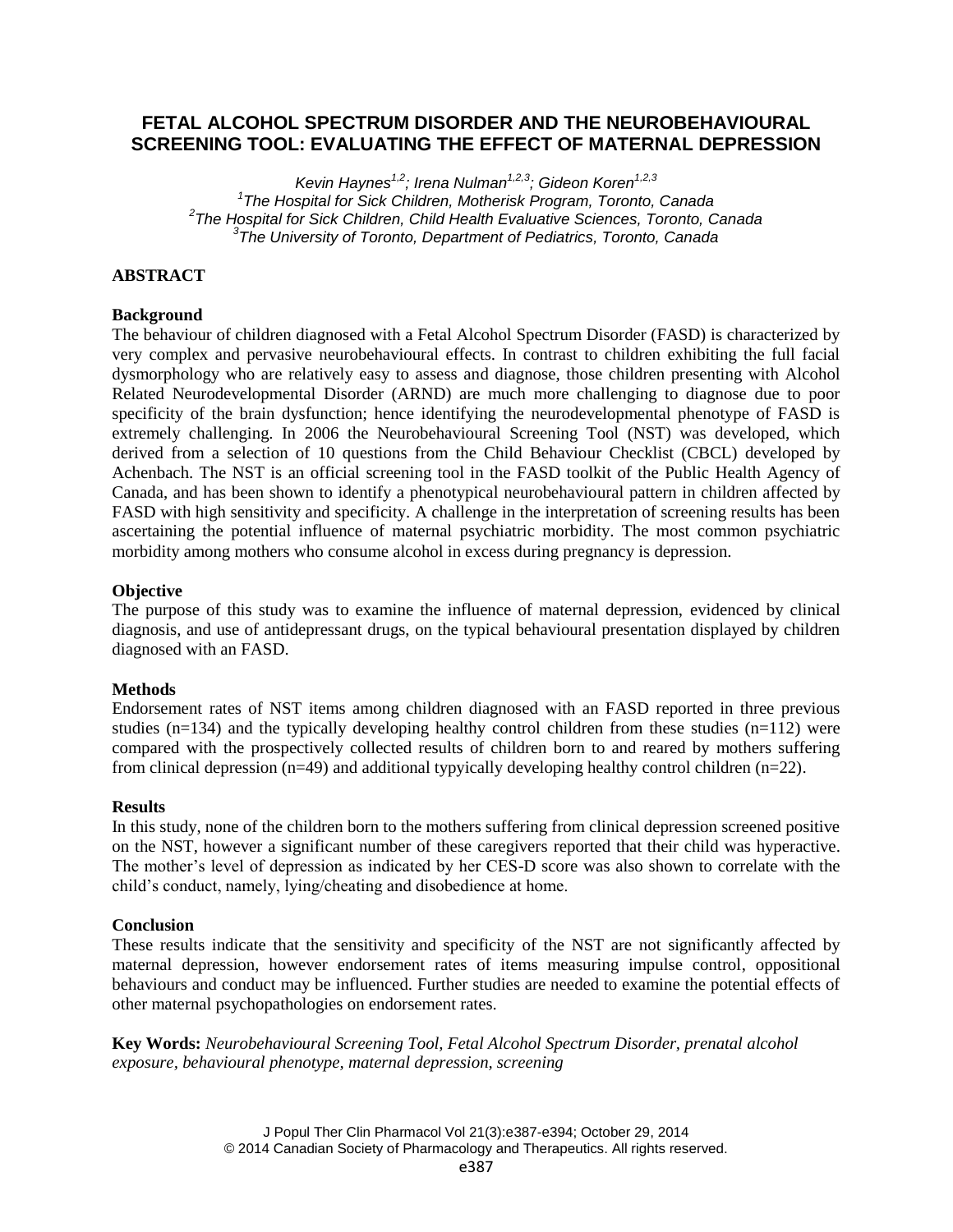he various clinical presentations arising from prenatal alcohol exposure are defined collectively as Fetal Alcohol Spectrum The various clinical presentations arising<br>from prenatal alcohol exposure are defined<br>collectively as Fetal Alcohol Spectrum<br>Disorder (FASD). FASD is characterized by a wide range of deficiencies, including cognitive impairment,<sup>1,2</sup> learning disabilities and severe behavioural concerns.<sup>3,4</sup> Difficulties with attention are common among 70% of children diagnosed with an FASD, and meeting criteria for a clinical diagnosis of Attention-Deficit Hyperactivity Disorder (ADHD) is three to nine times more prevalent in children with FASD than in the general population. $5-8$ Of importance, comorbidities with Oppositional Defiant Disorder (ODD) and Conduct Disorders (CD) are the next most common among this population, behind ADHD,<sup>8-10</sup> and involve deficits in social/moral development, and difficulty learning from past experiences. 5 Presently, a vast number of children who meet the diagnostic criteria for FASD remain unidentified because skilled professionals trained in assessment techniques are few and far between. As a result of this discrepency, children with FASD are often diagnosed with, and treated for, a comorbid disorder, leaving the effects of the alcohol-related disorder unaddressed, and perpetuating an enourmous public health issue.

A major challenge in the development of a screening method which accurately identifies the behavioral characteristics of FASD has been the wide and non-specific range of deficits exhibited by the children diagnosed. In an effort to distinguish the neurobehavioural phenotype of FASD, Nash and collegues $12$  developed and validated a 10-item screening tool derived from specific items of the standardized Child Behavior Checklist (CBCL) developed by Achenbach.<sup>11</sup> The entire CBCL tool includes 113 items which are endorsed by a child's caregiver, reporting their observations regarding the child's behavioural presentation. Factor analysis of these items revealed a combination of 10 items which accurately separated children with FASD from the two comparison groups. <sup>12</sup> In this original study, children diagnosed with FASD (n=30) were compared with children diagnosed with ADHD (n=30) and with typically developing children (n=30). <sup>12</sup> This neurobehavioural test showed an 86% sensitivity and 82% specificity for

identifying behaviours suggestive of FASD. Given the prevalence of the disorder's comorbidity with ADHD, a behavioural phenotype which could accurately identify children who did not present with symptoms of hyperactivity or attention-deficits was also defined. Table 1 presents the Neurobehavioural Screening Tool (NST) in detail, with scoring instructions and two exemplary cases to allow readers to better understand how the tool is applied. The NST, validated for children 6-13 years of age, can be applied by social workers and other healthcare professionals interviewing the primary caregiver(s) of the child of concern. The NST has been endorsed by the Public Health Agency of Canada as a screening tool for FASD and is included in the agency-sponsored FASD Screening Toolkit.<sup>13</sup>

In 2011, Nash and colleagues<sup>14</sup> published a second study which replicated the original, using a new and larger sample of children (n=216) which included children with FASD (n=56), ADHD  $(n=50)$ , ODD/CD  $(n=60)$  and typically developing controls  $(n=50)^{14}$  This study corroborated the results of the previous study's findings, and found that children with FASD exhibited poor attention and impulse control (behaviours suggestive of ADHD), but unlike ADHD, a significant number of children with FASD displayed a greater lack of remorse after misbehaving, cruel behaviours, tendencies of lying and cheating, and an increased tendency to act younger that their chronological age.

The latter finding supports previous and current research indicating poor social and moral development in children with FASD.<sup>10,15-19</sup> Children with FASD were also found to be significantly more likely to act younger than their chronological age than children diagnosed with ODD/CD, while the children diagnosed with ODD/CD presented as more cruel and disobedient at home. This finding suggested that children with FASD may have a distinct profile of behavioural concerns which can be differentiated from those behaviours typically presented by children with ODD/CD. The increased prevalence of immaturity in children diagnosed with FASD in comparison to children with ODD/CD (as well as ADHD) is

J Popul Ther Clin Pharmacol Vol 21(3):e387-e394; October 29, 2014 © 2014 Canadian Society of Pharmacology and Therapeutics. All rights reserved.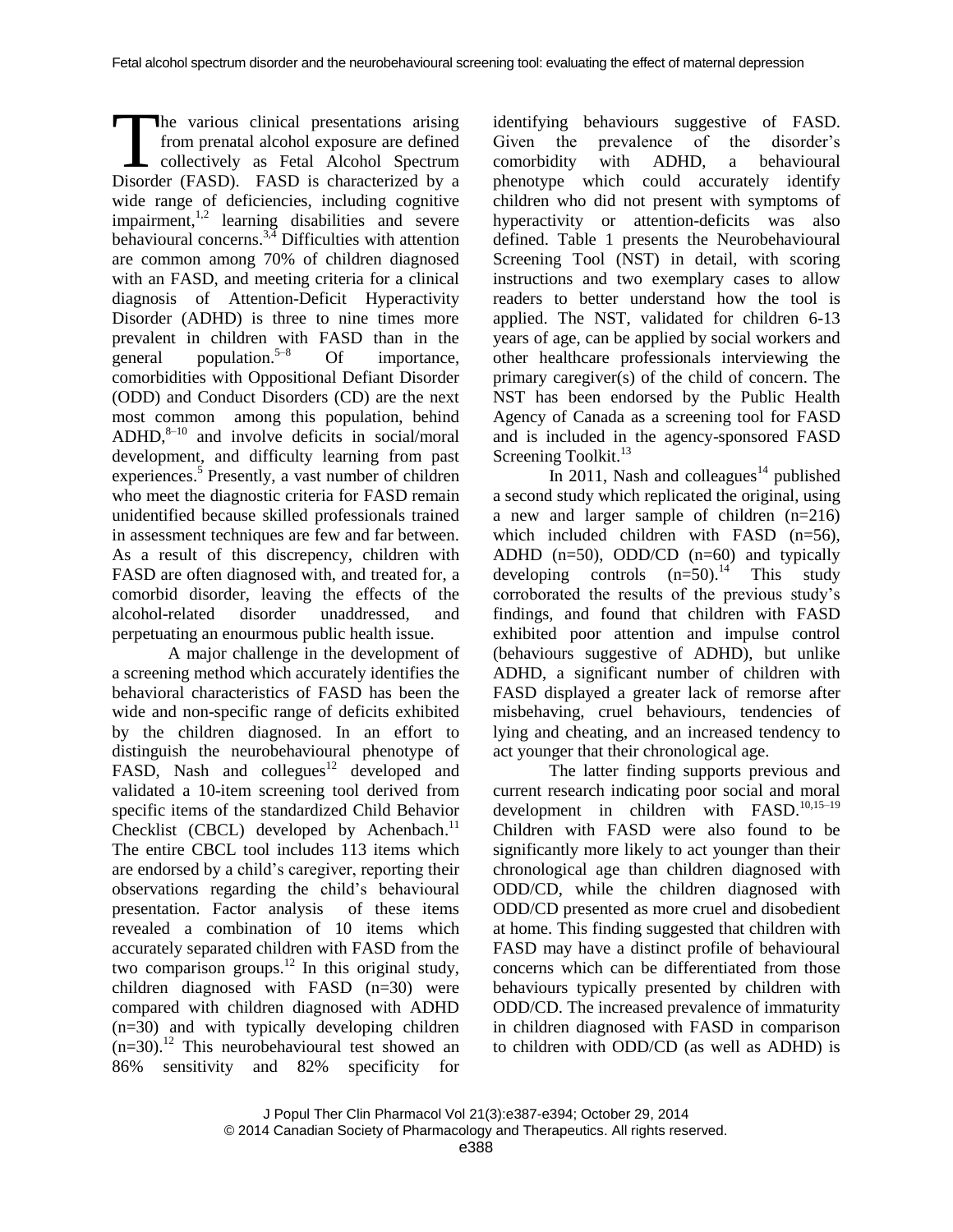consistent with reports of arrested social development within this population.<sup>20</sup>

The two studies mentioned above were recently replicated in Western Canada,<sup>21</sup> in which relatively high screening capabilities were shown, despite attempting to control for prenatal alcohol exposure not resulting in a diagnosis of FASD. It is critical to highlight that the Neurobehavioural Screening Tool is intended for *screening* purposes, and *is not a diagnostic tool*. A number of challenges have been identified regarding the NST and its ability to screen as in previous studies, the influence of maternal depression and other psychiatric morbidities common among alcohol-dependent women could not be adequately measured or controlled for. As depression is the most prevalent psychiatric morbidity among women with difficulties inhibiting their consumption of alcohol, $^{22}$  the objective of the present study was to evaluate the performance of the NST as a screening tool, using a population of children born and raised by mothers suffering from clinical depression, and to compare and contrast these results with children diagnosed with FASD, as well as typically developing healthy control children.

#### **METHODS**

#### **The Neurobehavioural Screening Tool**

The NST is presented in Table 1, with scoring instructions, and 2 exemplary cases. As part of the Motherisk Program at The Hospital for Sick Children, we conduct long term follow-up of children born to women diagnosed with clinical depression and treated with Selective Serotonin Reuptake Inhibitors (SSRIs) during gestation. One of the evaluation methods included in the battery of tests and evaluations used with this population is the Child Behavior Checklist (CBCL).<sup>11</sup>

#### **Participants and Analysis**

For the purpose of the present study we randomly selected the CBCL data of children aged 6-12 years (n=49) born to women suffering from clinical depression being followed by us, and a group of typically developing healthy control children (n=22). Independent Sample T-Tests and chi-square tests were used to compare groups on demographic variables and endorsement rates of NST items. Pearson's correlation was used to correlate variables. The characteristics of this group are presented in Table 2**.** The children's NST scores were then compared to the combined group of children diagnosed with FASD (n=134) in the 3 studies which used the NST mentioned above,  $12,14,21$  as well as with the combined group of normally developing children (n=112) from these 3 studies. In addition to evaluating the overall NST screening result of positive or negative, we also compared the three groups on the endorsement of each NST item independently.

#### **CES-D Scores**

Using the results rendered from the administration of the Centre for Epidemiological Studies Depression Scale (CES-D), sub-analysis of the correlation between the mothers' CES-D scores on individual items of the NST (at the time of the CBCL's administration) was also completed. The CES-D is included within the battery of tests administered for long term follow-up of the participants referenced above.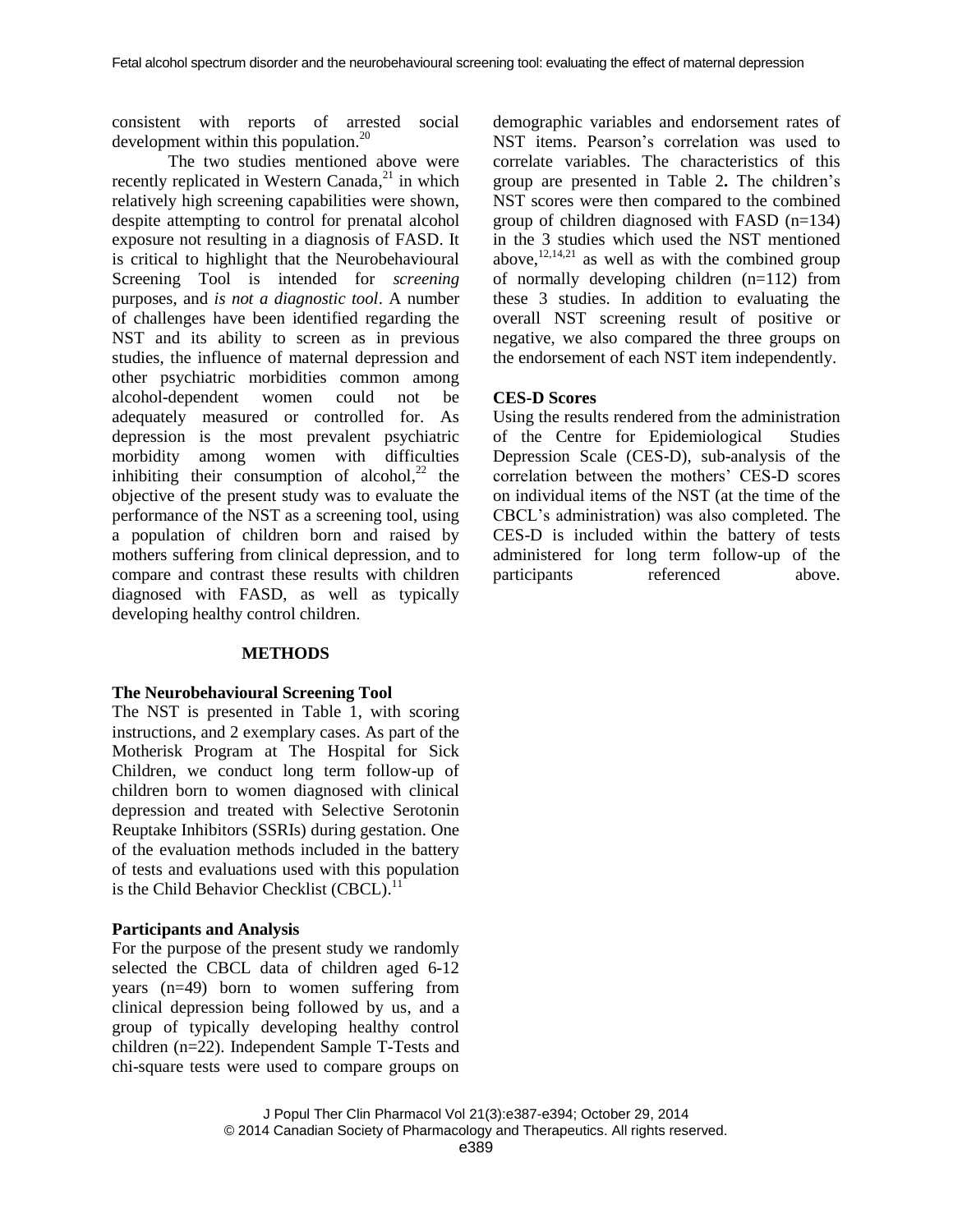|                                                                                                                            |            |                | <b>SCORING</b>                                                                                                                                                       |  |  |  |  |
|----------------------------------------------------------------------------------------------------------------------------|------------|----------------|----------------------------------------------------------------------------------------------------------------------------------------------------------------------|--|--|--|--|
| 1. Has your child been seen, or accused of, or thought to<br>have acted too young for his or her age?                      | <b>YES</b> | <b>NO</b>      |                                                                                                                                                                      |  |  |  |  |
| 2. Has your child been seen, or accused of, or thought to be<br>disobedient at home?                                       | <b>YES</b> | N <sub>O</sub> | <b>STEP 1:</b><br><b>Identifying behaviour suggestive of FASD</b>                                                                                                    |  |  |  |  |
| 3. Has your child been seen, or accused of, or thought to lie<br>or cheat?                                                 | <b>YES</b> | N <sub>O</sub> | If the parent/caregiver answers 'yes' to at<br>least 6 out of 7 items from questions 1-7,<br>this is suggestive of FASD with 86%<br>sensitivity and 82% specificity. |  |  |  |  |
| 4. Has your child been seen, or accused of, or thought to lack<br>guilt after misbehaving?                                 | <b>YES</b> | <b>NO</b>      | <b>OR</b><br>If the child does not exhibit behavior<br>consistent with ADHD (i.e., answer is                                                                         |  |  |  |  |
| 5. Has your child been seen, or accused of, or thought to<br>have difficulty concentrating or pay attention for long?      | <b>YES</b> | N <sub>O</sub> | negative for questions 5-7), then if the<br>parent/caregiver answers 'yes' to at least 3<br>out of 4 items from questions 1-4, this is<br>also suggestive of FASD.   |  |  |  |  |
| 6. Has your child been seen, or accused of, or thought to act<br>impulsively and without thinking?                         | <b>YES</b> | <b>NO</b>      | <b>STEP 2:</b>                                                                                                                                                       |  |  |  |  |
| 7. Has your child been seen, or accused of, or thought to<br>have difficulty sitting still, to be restless or hyperactive? | <b>YES</b> | <b>NO</b>      | <b>Differentiating FASD from ADHD</b><br>The parent/caregiver needs to endorse at<br>least 2 out of 3 of the following items:                                        |  |  |  |  |
| 8. Has your child been seen, or accused of, or thought to<br>display acts of cruelty, bullying or meanness to others?      | <b>YES</b> | <b>NO</b>      | Question 1, Question 4, Question 8<br><b>OR</b><br>The parent/caregiver needs to endorse at                                                                          |  |  |  |  |
| 9. Has your child been seen, or accused of, or thought to<br>steal items from home?                                        |            | N <sub>O</sub> | least 3 out of 6 of the following items.<br>Question 1, Question 3, Question 4,<br>Question 8, Question 9, Question 10                                               |  |  |  |  |
| 10. Has your child been seen, or accused of, or thought to<br>steal items outside of the home?                             | <b>YES</b> | N <sub>O</sub> |                                                                                                                                                                      |  |  |  |  |

#### **TABLE 1** The Neurobehavioural Screening Tool, Scoring, and Exemplary Cases

Adapted from: K. Nash, G Koren & J Rovet (2009), The Hospital for Sick Children, Toronto, ON, Canada

# **Exemplary Cases**

# *Vignette 1*

A 7 year old boy has severe learning and behavioral issues. His parents indicate that he behaves like his 4 year old sister, does not follow instructions, and has been caught several times stealing items from their bedroom. The child often argues with his 4 year old sister, which often results in bullying and displays of physical aggression. After hitting his younger sister, he does not seem to express remorse. The child's teacher reports that he is very impulsive, cannot sit still, nor can he concentrate on any task for more than 5 minutes. The child's teacher also reports that he frequently takes items from her desk, as well as items out of other students' bags.

*Scoring:* After interviewing the caregivers, items 1- 2 and 4-10 would be endorsed, therefore this child WOULD screen positive on the NST.

## *Vignette 2*

A 9 year old girl is having academic challenges, and does not follow her parents' instructions. She is known to cheat on tests at school. When confronted by her teacher, she is always remorseful, and explains that her schoolwork is too hard for her. The child has great difficulty concentrating on her homework after school, and her parents note that she will not sit still and work on it, and she acts very impulsively.

*Scoring:* After interviewing the caregivers, items 2-3 and 5-7 would be endorsed, therefore this child WOULD NOT screen positive on the NST.

J Popul Ther Clin Pharmacol Vol 21(3):e387-e394; October 29, 2014

© 2014 Canadian Society of Pharmacology and Therapeutics. All rights reserved.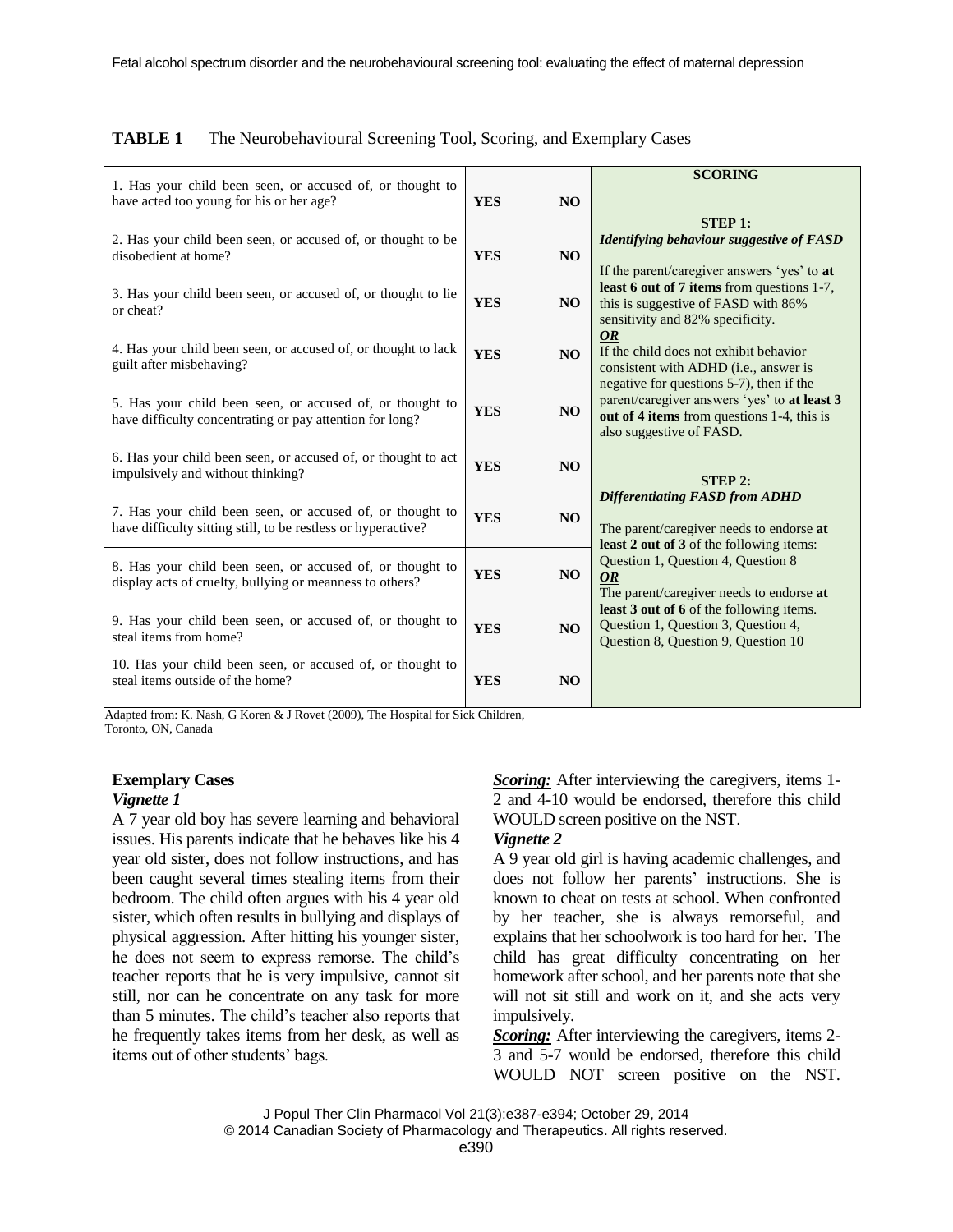#### **RESULTS**

This study reviews the NST scores from a total of 482 children. The sensitivity of the NST as compared to healthy controls ranged between 62.5% and 98% among the 3 previous studies included. In contrast, similar to the normally developing children, none of the children born to mothers suffering from clinical depression scored positive. The performance of the NST across the studies is outline in Table 3 below. Table 4 presents the endorsement rates of individual

NST items from the 3 previous studies, as compared to the children born to the mothers suffering from depression in the present study and the healthy controls. Although none of the children born to the mothers suffering from depression scored positive on the NST, the endorsement rate for the NST item "sit still, restless, or hyperactive" was shown to be significantly (0.01<  $p \le 0.05$ ) elevated in the group of children born to mothers suffering from depression (p  $= 0.044$ ).

|                                                                                                                                                                                                                                                         | <b>DEPR</b><br>$(N=49)$ | <b>Controls</b><br>$(n=22)$ | Sig.         |
|---------------------------------------------------------------------------------------------------------------------------------------------------------------------------------------------------------------------------------------------------------|-------------------------|-----------------------------|--------------|
| Age                                                                                                                                                                                                                                                     | $7.55$ (SD 1.42)        | 8.00 (SD 1.64)              | $.641$ (ns)* |
| Sex (% Male)                                                                                                                                                                                                                                            | 44.9%                   | 50.0%                       | $.637(ns)*$  |
| <b>Gestational Age</b>                                                                                                                                                                                                                                  | 40.0 (SD 1.29)          | 40.1 (SD 1.30)              | $.801(ns)*$  |
| Age at Childbirth (Mother)                                                                                                                                                                                                                              | 31.8 (SD 4.24)          | 32.5(SD 4.87)               | .342 $(ns)*$ |
| CES-D Score (Mother)                                                                                                                                                                                                                                    | 15.5                    |                             |              |
| (Range)                                                                                                                                                                                                                                                 | $(0-45)$                |                             |              |
| SES $(\%)^1$                                                                                                                                                                                                                                            |                         |                             | $.780$ (ns)* |
| High <sup>2</sup>                                                                                                                                                                                                                                       | 81.6%                   | 68.2%                       |              |
| $Median^3$                                                                                                                                                                                                                                              | 12.2%                   | 4.5%                        |              |
| Low <sup>4</sup>                                                                                                                                                                                                                                        | 6.1%                    | 4.5%                        |              |
| <b>Current Living Arrangement:</b>                                                                                                                                                                                                                      |                         |                             | $- -$        |
| Foster                                                                                                                                                                                                                                                  | $0\%$                   | $0\%$                       |              |
| Adopted                                                                                                                                                                                                                                                 | $0\%$                   | $0\%$                       |              |
| Biological Parent(s)                                                                                                                                                                                                                                    | 100%                    | 100\%                       |              |
| *Analysed by an Independent Sample T-Test; SES: Socioeconomic status; ns: non significant; SES data not available for all children; ${}^{2}$ SES = 1<br>or 2; ${}^{3}$ SES = 3; ${}^{4}$ SES = 4 or 5 Hollingshead's Four-Factor Index of Social Status |                         |                             |              |

|  | <b>TABLE 2</b> Demographic Information (Current Study) |  |  |  |
|--|--------------------------------------------------------|--|--|--|
|--|--------------------------------------------------------|--|--|--|

|  | <b>TABLE 3</b> NST Performance from Included Studies |  |  |  |
|--|------------------------------------------------------|--|--|--|
|--|------------------------------------------------------|--|--|--|

|             | Nash et. al. 2006 | Nash et. al. 2011 | LeFrance et. al. 2014 | <b>Current Study</b> |
|-------------|-------------------|-------------------|-----------------------|----------------------|
| FASD        | 30                | 56                | 48                    |                      |
| Controls    | 60a               | 163 <sub>b</sub>  | 54c                   | 71d                  |
| Sensitivity | 86%               | 98%               | 62.5%                 | N/A                  |
| Specificity | 82%               | 42%               | 100%                  | 100%                 |

 $a^2$ Controls included children diagnosed with ADHD (n=30), and typically developing controls (n=30)

*<sup>b</sup>*Controls included children diagnosed with ADHD (n=50), ODD/CD (n=60), and typically developing controls (n=50)

*<sup>c</sup>*Controls included children prenatally exposed to alcohol (n=22) and typically developing controls (n=32)

*<sup>d</sup>*Controls included children born to/raised by mothers diagnosed with clinical depression (n=49) and typically developing controls (n=22)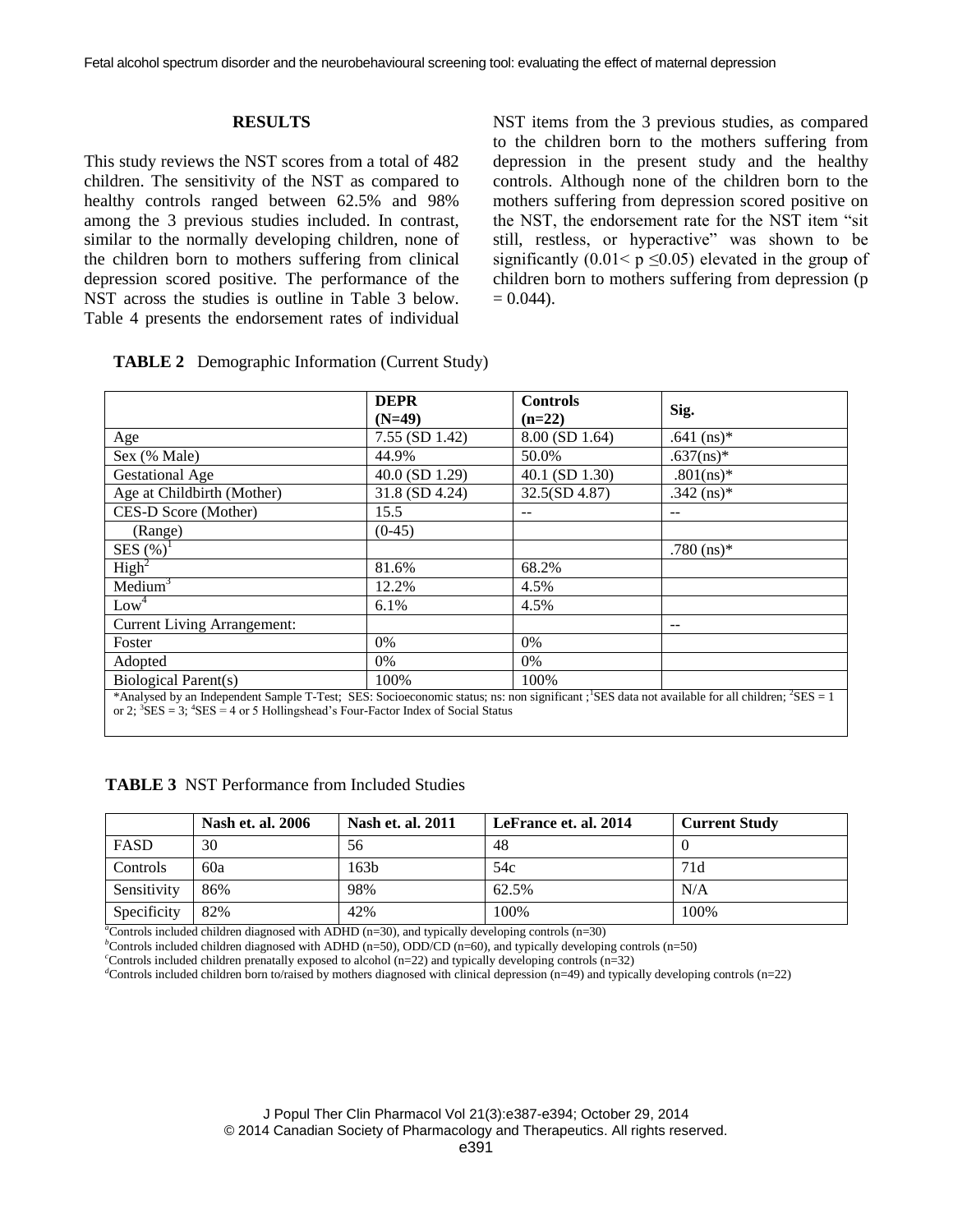| <b>TABLE 4</b><br>Endorsement Rates for Individual Items of the Neurobehavioural Screening Tool from Various Studies |                                                                                                                    |                         |                |                   |                         |                       |               |                         |                      |             |                         |                |               |
|----------------------------------------------------------------------------------------------------------------------|--------------------------------------------------------------------------------------------------------------------|-------------------------|----------------|-------------------|-------------------------|-----------------------|---------------|-------------------------|----------------------|-------------|-------------------------|----------------|---------------|
|                                                                                                                      |                                                                                                                    | Nash et. al. 2006       |                | Nash et. al. 2011 |                         | LaFrance et. al. 2014 |               |                         | <b>Current Study</b> |             |                         |                |               |
| <b>Neurobehavioural Screening Tool Item</b>                                                                          |                                                                                                                    | <b>FASD</b><br>$(n=30)$ | HC<br>$(n=30)$ | $p-$<br>value     | <b>FASD</b><br>$(n=56)$ | HC<br>$(n=50)$        | $p-$<br>value | <b>FASD</b><br>$(n=48)$ | HC<br>$(n=32)$       | p-<br>value | <b>DEPR</b><br>$(n=49)$ | HC<br>$(n=22)$ | $p-$<br>value |
|                                                                                                                      | Has your child been seen, or thought to have<br>acted too young for his/her age?                                   | 90%                     | 23%            | .001              | 80.4%                   | 24.5%                 | < .001        | 72.9%                   | 3.1%                 | < 0.001     | 26.5%                   | 13.6%          | .229          |
| $\overline{2}$                                                                                                       | Is your child disobedient at home?                                                                                 | 93%                     | 27%            | .001              | 87.5%                   | 24.5%                 | < .001        | 81.3%                   | 6.3%                 | < .001      | 44.9%                   | 22.7%          | .075          |
| $\overline{3}$                                                                                                       | Has your child been seen, or accused, or thought<br>to lie or cheat?                                               | 90%                     | 18%            | .001              | 82.1%                   | 17.0%                 | < .001        | 72.9%                   | 18.8%                | < 0.001     | 14.3%                   | 13.6%          | .942          |
| $\overline{4}$                                                                                                       | Has your child been seen, or accused, or thought<br>to lack guilt after misbehaving?                               | 97%                     | 17%            | .001              | 83.9%                   | 11.3%                 | < .001        | 70.8%                   | $0.0\%$              | < .001      | 16.3%                   | 18.2%          | .847          |
| $\overline{5}$                                                                                                       | Has your child been seen, or thought to have<br>difficulty concentrating or paying attention for<br>long?          | 97%                     | 23%            | .001              | 92.9%                   | 24.5%                 | < 0.001       | 91.7%                   | 12.5%                | < .001      | 38.8%                   | 18.2%          | .086          |
| $\overline{6}$                                                                                                       | Has your child been seen, or thought to act<br>impulsively and without thinking?                                   | 97%                     | 35%            | .001              | 94.6%                   | 30.2%                 | < .001        | 91.7%                   | 18.8%                | < .001      | 40.8%                   | 18.2%          | .062          |
| $7\phantom{.0}$                                                                                                      | Has your child been seen, or thought to have<br>difficulty sitting still, to be restless or<br>hyperactive?        | 93%                     | 31%            | .001              | 83.9%                   | 24.5%                 | < .001        | 85.4%                   | 6.3%                 | < .001      | 42.9%                   | 18.2%          | .044          |
| 8                                                                                                                    | Has your child been seen, or accused, or thought<br>to display acts of cruelty, bullying or meanness<br>to others? | 48%                     | 3%             | .001              | 66.1%                   | 5.7%                  | < .001        | 47.9%                   | 12.5%                | .001        | $10.4\% *$              | 0%             | .116          |
| $\overline{\mathbf{q}}$                                                                                              | Has your child been seen, or accused, or thought<br>to steal items from home?                                      | 59%                     | 0%             | .001              | 66.1%                   | 1.9%                  | < .001        | 41.7%                   | 3.1%                 | < .001      | 6.1%                    | 4.5%           | .790          |
| <b>10</b>                                                                                                            | Has your child been seen, or accused, or thought<br>to steal items outside of the home?                            | 45%                     | 0%             | .001              | 46.4%                   | 1.9%                  | < .001        | 39.6%                   | 0.0%                 | < 0.001     | 0.0%                    | 4.5%           | .133          |

\*Data not available for all children in DEPR group (n=48); HC: Healthy controls; DEPR: Depression group.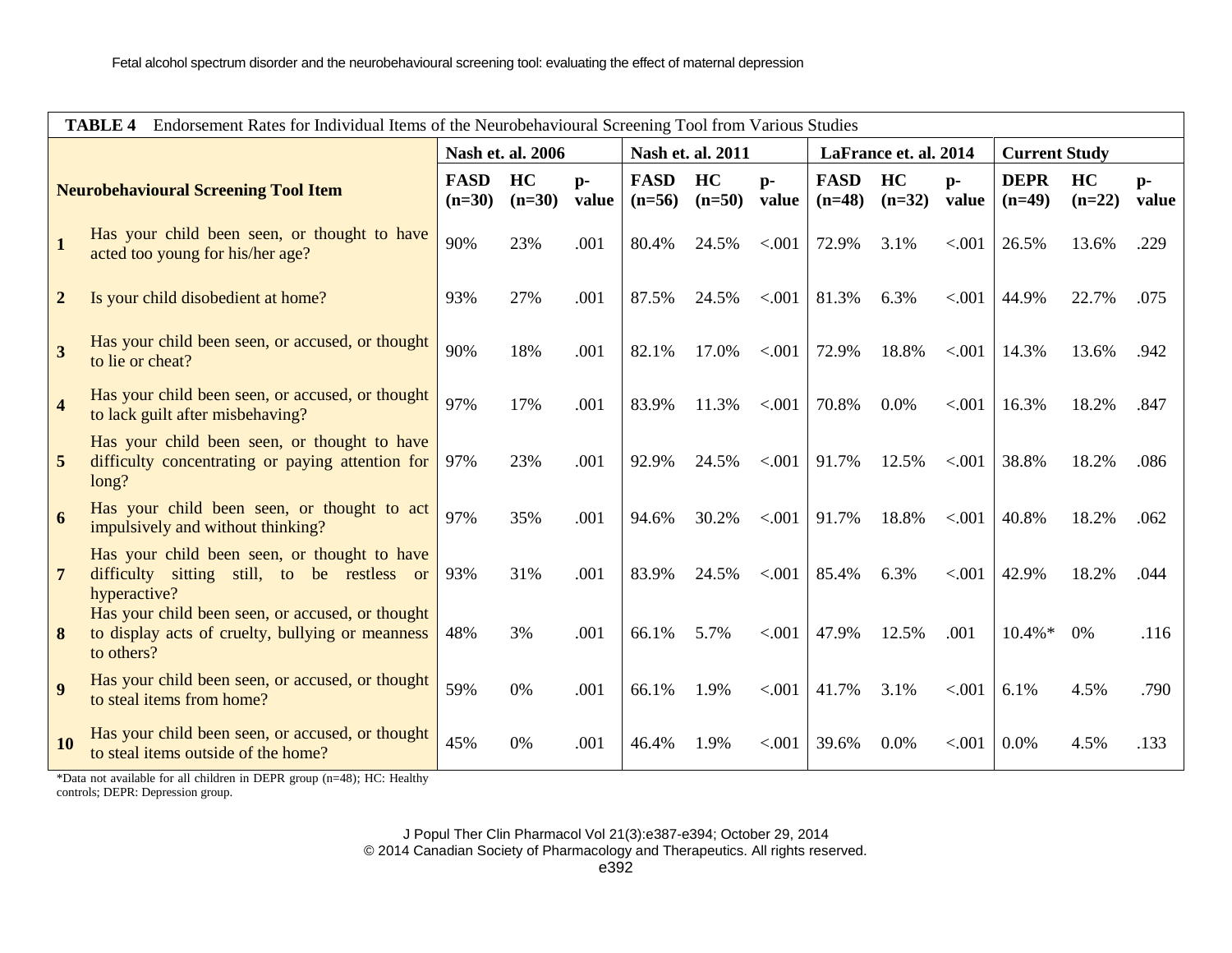Based on the results reported in these studies, statistics indicate that the NST was able to correctly separate children with FASD from controls with a combined sensitivity of 82% across the studies. Of the combined total of controls, which included children diagnosed with ADHD (n=80), ODD/CD (n=60), children prenatally exposed to alcohol (n=22), children borned and reared by mothers suffering from depression ( $n=49$ ), and healthy controls ( $n=134$ ), specificity varied across comparison groups. In the present study, the NST did not render any false-positive results. It is important to note that in addition to the correlation between NST item "sit still, restless, or hyperactive" and the clinical group, analysis using Pearson's correlation revealed that the mother's level of depression as indicated by her CES-D score showed significant  $(0.01 \lt p \leq 0.05)$  correlations with endorcement rates for NST items "disobedient at home"  $(p=0.012)$  and "lying and cheating" ( $p=0.012$ ). The CES-D scores' correlation with other NST items were not significant.

## **DISCUSSION**

The consumption of alcohol in significant amounts by a child's biological mother (a prerequisite for FASD) is often associated with comorbid depression. $^{22}$  It is therefore theoretically possible that depression in pregnancy, its therapies, as well as maternal depression during the early years of a child's life may adversely affect a child's behaviours. Previous research from the Motherisk Program has shown that maternal depression during the early years is associated with lower cognitive achievements.<sup>23</sup> Also of note, because a child's mother is typically within the child's immediate environment, maternal depression may lead the mother to respond differently, initiate less, and thus, adversely affect the child's emotional development. 24

The present study was designed to examine whether maternal depression, evidenced by clinical diagnosis and use of antidepressant drugs, may be associated with the combination of behaviours typically displayed by children diagnosed with FASD. As not a single child born

to and raised by a mother suffering from depression tested positive on the screen, this finding strongly suggests that maternal depression does not significantly affect the NST's validity as a screening tool, and further corroborates is specificity. Many women suffering from depression also suffer from various degrees of anxiety<sup>23</sup>. Although our analysis concentrated on the depressive symptomatology, these results may also indicate that maternal anxiety too does not contribute substantially to the NST score. Further studies are needed to examine the potential effects of other maternal psychopathologies on the screening results rendered by the NST.

## *Acknowledgements*

Supported by the Public Health Agency of Canada.

# *Conflict of Interest Statement*

The authors declare no conflict of interest related to this article.

## **Corresponding Author:** [gkoren@sickkids.ca](mailto:gkoren@sickkids.ca)

## **REFERENCES**

- 1. Streissguth AP, Bookstein FL, Barr HM, Sampson PD, O'Malley K, Young JK. Risk factors for adverse life outcomes in fetal alcohol syndrome and fetal alcohol effects. J Dev Behav Pediatr 2004;25:228–238.
- 2. Jacobson SW, Jacobson JL, Sokol RJ, Chiodo LM, Corobana R. Maternal age, alcohol abuse history, and quality of parenting as moderators of the effects of prenatal alcohol exposure on 7.5-year intellectual function. Alcohol Clin Exp Res 2004;28(11):1732–1745.
- 3. Rasmussen C. Executive functioning and working memory in fetal alcohol spectrum disorder. Alcohol Clin Exp Res 2005;29(8):1359–1367.
- 4. Mattson SN, Riley EP. Parent Ratings of Behavior in Children with Heavy Prenatal Alcohol Exposure and IQ-Matched Controls. Alcohol Clin Exp Res 2000;24(2):226–231.
- 5. Niccols A. Fetal alcohol syndrome and the developing socio-emotional brain. Brain Cogn 2007;65(1):135–142.

J Popul Ther Clin Pharmacol Vol 21(3):e387-394; October 29, 2014 © 2014 Canadian Society of Pharmacology and Therapeutics. All rights reserved.